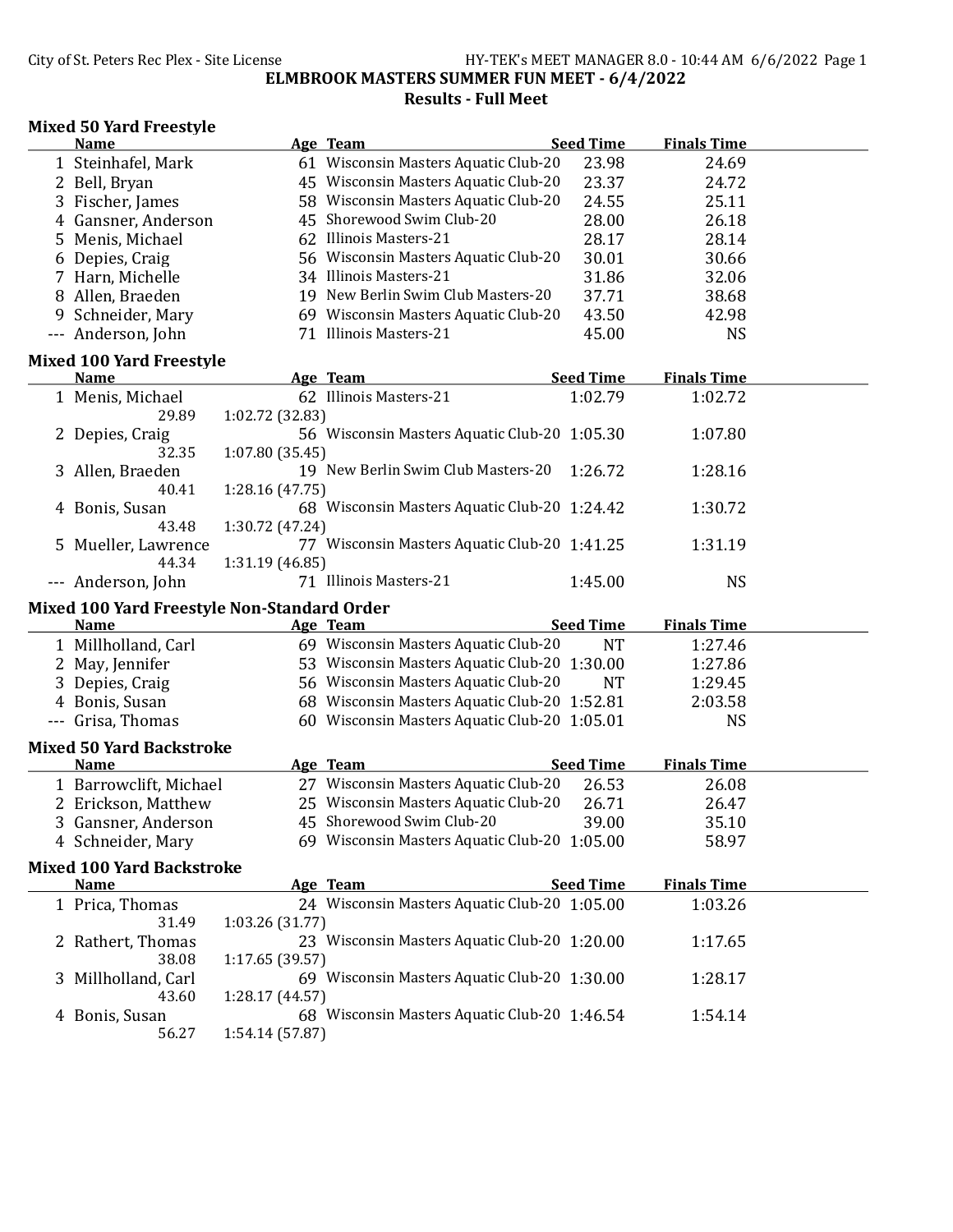## City of St. Peters Rec Plex - Site License HY-TEK's MEET MANAGER 8.0 - 10:44 AM 6/6/2022 Page 2 ELMBROOK MASTERS SUMMER FUN MEET - 6/4/2022 Results - Full Meet

|    | <b>Mixed 50 Yard Breaststroke</b>                   |                 |                                              |                      |                       |                          |  |
|----|-----------------------------------------------------|-----------------|----------------------------------------------|----------------------|-----------------------|--------------------------|--|
|    | <b>Name</b>                                         |                 | Age Team                                     |                      | <b>Seed Time</b>      | <b>Finals Time</b>       |  |
|    | 1 Bell, Bryan                                       |                 | 45 Wisconsin Masters Aquatic Club-20         |                      | 29.99                 | 31.58                    |  |
|    | 2 Fischer, James                                    |                 | 58 Wisconsin Masters Aquatic Club-20         |                      | 31.57                 | 33.17                    |  |
| 3  | Davidson, Tom                                       |                 | 65 Uc20                                      |                      | 36.20                 | 36.55                    |  |
|    | 4 May, Jennifer                                     |                 | 53 Wisconsin Masters Aquatic Club-20         |                      | 40.00                 | 41.92                    |  |
|    | 5 Schneider, Mary                                   |                 | 69 Wisconsin Masters Aquatic Club-20         |                      | 59.85                 | 58.16                    |  |
|    | <b>Mixed 100 Yard Breaststroke</b>                  |                 |                                              |                      |                       |                          |  |
|    | <b>Name</b>                                         |                 | Age Team                                     |                      | <b>Seed Time</b>      | <b>Finals Time</b>       |  |
|    | 1 Davidson, Tom                                     |                 | 65 Uc20                                      |                      | 1:21.26               | 1:19.82                  |  |
|    | 38.11                                               | 1:19.82 (41.71) |                                              |                      |                       |                          |  |
|    | 2 Rathert, Thomas                                   |                 | 23 Wisconsin Masters Aquatic Club-20 1:35.00 |                      |                       | 1:29.73                  |  |
|    | 42.03                                               | 1:29.73 (47.70) |                                              |                      |                       |                          |  |
|    | 3 Millholland, Carl                                 |                 | 69 Wisconsin Masters Aquatic Club-20 1:40.00 |                      |                       | 1:36.12                  |  |
|    | 46.72                                               | 1:36.12 (49.40) |                                              |                      |                       |                          |  |
|    | 4 Mueller, Lawrence                                 |                 | 77 Wisconsin Masters Aquatic Club-20 1:59.84 |                      |                       | 1:49.73                  |  |
|    | 52.74                                               | 1:49.73 (56.99) |                                              |                      |                       |                          |  |
|    | <b>Mixed 50 Yard Butterfly</b>                      |                 |                                              |                      |                       |                          |  |
|    | <b>Name</b>                                         |                 | Age Team                                     |                      | <b>Seed Time</b>      | <b>Finals Time</b>       |  |
|    | 1 Erickson, Matthew                                 |                 | 25 Wisconsin Masters Aquatic Club-20         |                      | 24.97                 | 24.80                    |  |
|    | 2 Steinhafel, Mark                                  |                 | 61 Wisconsin Masters Aquatic Club-20         |                      | 26.29                 | 26.37                    |  |
|    | 3 Brandon, Jim                                      |                 | 53 Wisconsin Masters Aquatic Club-20         |                      | 27.73                 | 29.67                    |  |
|    | 4 Gansner, Anderson                                 |                 | 45 Shorewood Swim Club-20                    |                      | 34.00                 | 30.47                    |  |
| 5. | Menis, Michael                                      |                 | 62 Illinois Masters-21                       |                      | 30.95                 | 30.84                    |  |
|    | 6 Harn, Michelle                                    |                 | 34 Illinois Masters-21                       |                      | 36.00                 | 37.19                    |  |
|    | --- Richards, Scott                                 |                 | 61 Wisconsin Masters Aquatic Club-20         |                      | 28.28                 | <b>NS</b>                |  |
|    | --- Grisa, Thomas                                   |                 | 60 Wisconsin Masters Aquatic Club-20         |                      | 27.04                 | <b>NS</b>                |  |
|    |                                                     |                 |                                              |                      |                       |                          |  |
|    | <b>Mixed 100 Yard Butterfly</b><br>Name             |                 | Age Team                                     |                      | <b>Seed Time</b>      | <b>Finals Time</b>       |  |
|    |                                                     |                 | 24 Wisconsin Masters Aquatic Club-20         |                      | 55.11                 |                          |  |
|    | 1 Prica, Thomas                                     |                 |                                              |                      |                       | 55.41                    |  |
|    | 25.39                                               | 55.41 (30.02)   | 53 Wisconsin Masters Aquatic Club-20 1:08.55 |                      |                       |                          |  |
|    | 2 Brandon, Jim                                      |                 |                                              |                      |                       | 1:12.08                  |  |
|    | 31.27                                               | 1:12.08 (40.81) | 23 Wisconsin Masters Aquatic Club-20 1:30.00 |                      |                       |                          |  |
|    | 3 Rathert, Thomas                                   |                 |                                              |                      |                       | 1:30.93                  |  |
|    | 40.91                                               | 1:30.93 (50.02) |                                              |                      |                       |                          |  |
|    | 4 Millholland, Carl                                 |                 | 69 Wisconsin Masters Aquatic Club-20 1:30.00 |                      |                       | 1:35.26                  |  |
|    | 47.45<br>--- Richards, Scott                        | 1:35.26 (47.81) | 61 Wisconsin Masters Aquatic Club-20 1:02.02 |                      |                       | <b>NS</b>                |  |
|    |                                                     |                 |                                              |                      |                       |                          |  |
|    | Mixed 300 Yard Freestyle Relay Non-Conforming Event |                 |                                              |                      |                       |                          |  |
|    | <b>Team</b>                                         |                 | <u>Relay</u>                                 |                      | <b>Seed Time</b>      | <b>Finals Time</b>       |  |
|    | 1 Wisconsin Masters Aquatic (                       |                 | A                                            |                      | 4:00.00               | 3:28.14                  |  |
|    | 1) Mueller, Lawrence M77                            |                 | 2) May, Jennifer W53                         |                      | 3) Fischer, James M58 | 4) Prica, Thomas M24     |  |
|    | 45.30                                               | 1:31.82 (46.52) | 2:05.85 (34.03)                              | 2:33.50 (27.65)      |                       |                          |  |
|    | 3:03.62 (30.12)                                     | 3:28.14(24.52)  |                                              |                      |                       |                          |  |
|    | Mixed 400 Yard Freestyle Relay Non-Conforming Event |                 |                                              |                      |                       |                          |  |
|    | <b>Team</b>                                         |                 | <b>Relay</b>                                 |                      | <b>Seed Time</b>      | <b>Finals Time</b>       |  |
|    | 1 Wisconsin Masters Aquatic (                       |                 | B                                            |                      | 7:00.00               | 4:43.65                  |  |
|    | 1) Prica, Thomas M24                                |                 | 2) Brandon, Jim M53                          | 3) Depies, Craig M56 |                       | 4) Gansner, Anderson M45 |  |
|    | 27.36                                               | 59.44 (59.44)   | 1:16.41(16.97)                               | 1:32.49 (33.05)      |                       |                          |  |

2:08.88 (36.39) 2:49.46 (1:16.97) 4:06.91 (1:17.45) 4:43.65 (1:54.19)